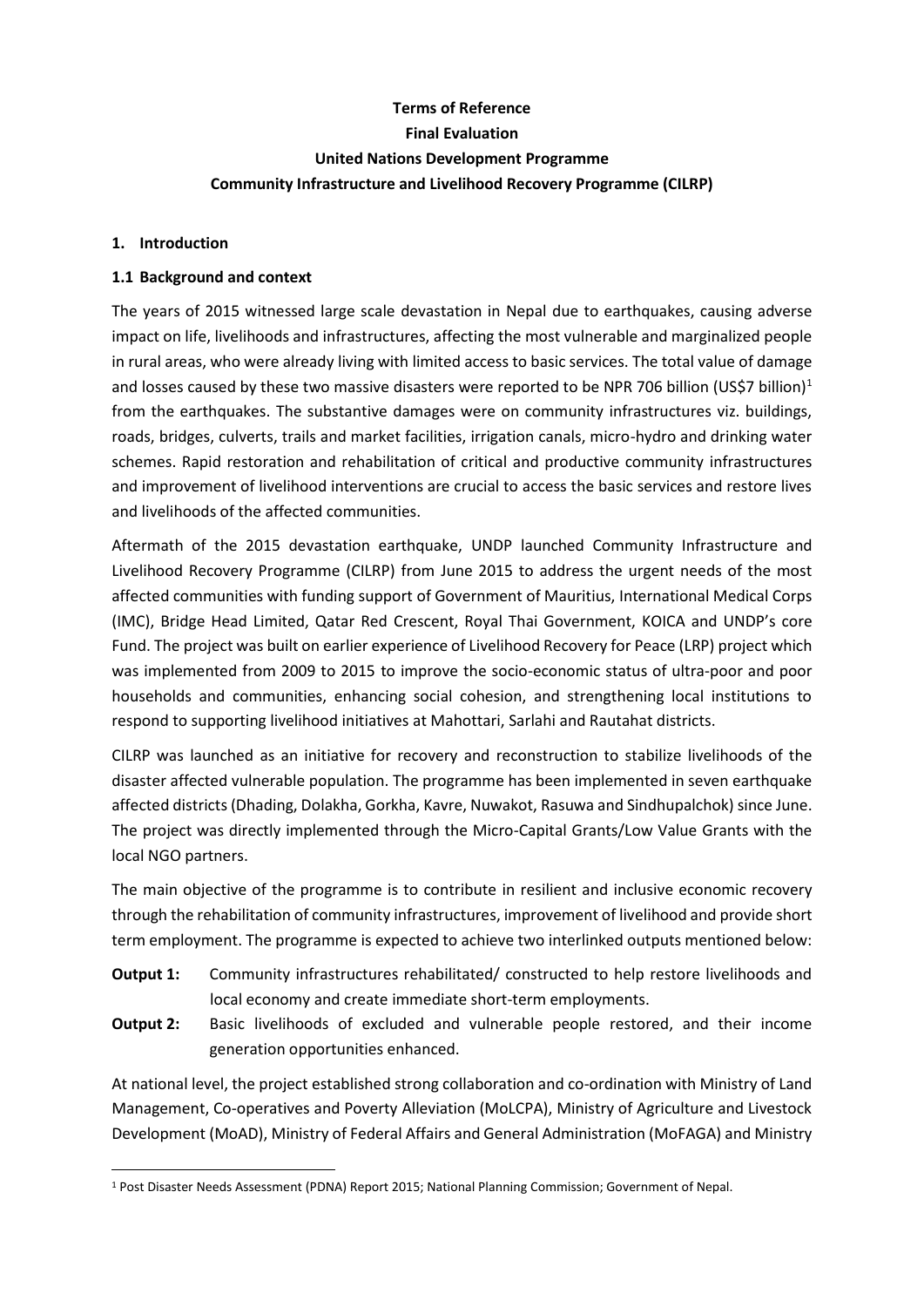of Finance (MoF). Ministry of Land Management, Cooperatives and Poverty Alleviation (MoLCPA) is lead ministry and co-chair the project executive board. At the local level, project has strong collaboration with ward offices, urban/rural municipalities of the programmed districts. Local Farmers' Groups, Women's Groups, Cooperatives, Tole Lane Organizations, relevant NGOs and stakeholders were coordinated and included in the project planning and implementation. Whilst, Handicap International (INGO) was partnered to reach special needs of Persons with Disabilities (PWDs) in 2019. Coordination with local NGOs working in the same area was encouraged for leveraging resources and avoiding duplication. This built synergy among different stakeholders and maximized the benefits to the local people and optimized the resources.

The project has adopted following approaches and implementation strategies for future sustainability:

- The project implementation is led by community (user committee) for leveraging of resources through collaboration with local municipalities/Government line agencies and I/NGO partners in cost sharing modality.
- Strong partnership and collaboration with the local governments for sustainability and additional resources mobilization;
- Community-led decision making and implementation through capacity enhancement on recovery and resilience;
- Integrated approach on small-scale community infrastructure and livelihood recovery
- Cash-injection modality for short-term employment opportunities for local people and migrant workers under Covid-19 pandemic scenario;
- Cost-effectiveness using local resources and materials;
- Promotion of gender equality, women's empowerment and social inclusion, with focus on persons with disability at all levels, leading to better social cohesion.

In addition, with KOICA funded interventions, as per the agreed design recommended by Ministry of Health and Population, UNDP succeed to construct 10 disabled friendly health post buildings with facility of birthing centre and hospital waste management in 7 municipalities of Nuwakot district. The construction work was carried through bidding process in coordination with Ministry of Health and Population at national level and District Public Health Office (DPHO) at district level and respective municipalities health management committees (HMC).

The project has been implemented in 48 municipalities of 7 districts (Dhading, Dolakha, Gorkha, Kavre, Nuwakot, Rasuwa and Sindhupalchok). A total of 630,172 earthquake affected people were benefitted from the project interventions.

| <b>Schemes Category</b>             | # of    | <b>Total HH</b> | <b>Beneficiaries</b> |            |              |
|-------------------------------------|---------|-----------------|----------------------|------------|--------------|
|                                     | schemes |                 | Women                | <b>Men</b> | <b>Total</b> |
| <b>Community Infrastructures</b>    | 565     | 98,205          | 253,621              | 231,053    | 484,674      |
| <b>Commercialization and Market</b> | 34      | 20,173          | 55,378               | 55,036     | 110,414      |
| <b>Community Building</b>           | 103     | 33,337          | 92,898               | 77,927     | 170,825      |
| Drinking Water scheme               | 110     | 7,775           | 18,858               | 18,369     | 37,227       |
| Eco-Tourism                         | 66      | 12,863          | 26,744               | 24,635     | 51,379       |
| <b>Irrigation System</b>            | 192     | 14,496          | 37,245               | 34,914     | 72,159       |
| Rural Energy/MH                     | 26      | 4,094           | 8,979                | 8,212      | 17,191       |
| <b>Rural Road</b>                   | 34      | 5,467           | 13,519               | 11,960     | 25,479       |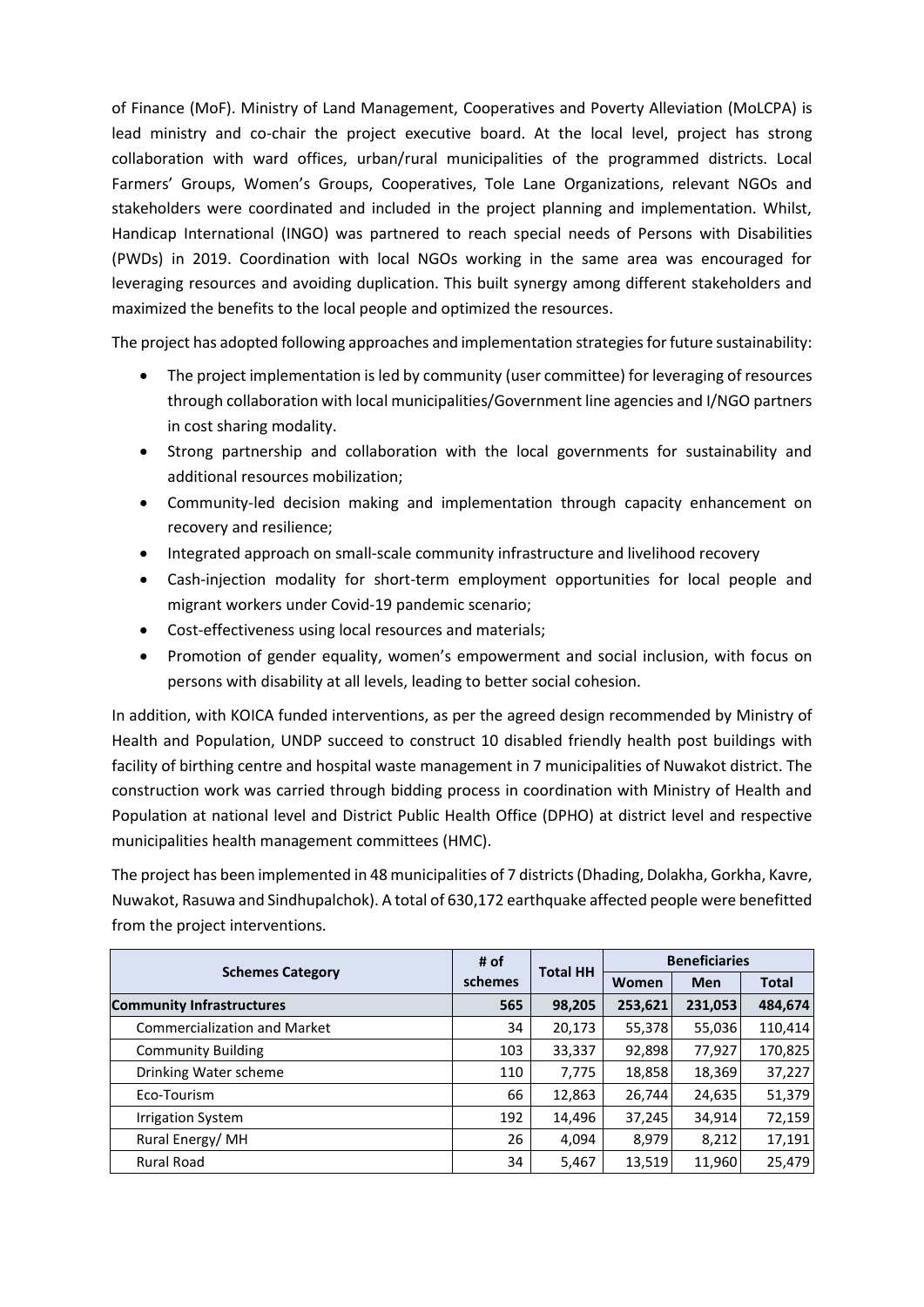| Livelihood Interventions                     | 415 | 32,177  | 77,292  | 68,206  | 145,498 |
|----------------------------------------------|-----|---------|---------|---------|---------|
| <b>Commercialization and Market</b>          | 91  | 6,163   | 15,546  | 13,781  | 29,327  |
| Improved Technology                          | 244 | 17,910  | 42,615  | 39,791  | 82,406  |
| Livelihood/ Value add assistance             | 10  | 99      | 240     | 230     | 470     |
| <b>Production Enhancement</b>                | 4   | 15      | 25      | 26      | 51      |
| Skill Development and Production Enhancement | 66  | 7.990   | 18,866  | 14.378  | 33,244  |
| <b>Grand Total</b>                           | 980 | 130,382 | 330,913 | 299,259 | 630,172 |

The total approved budget for the project was USD 7.1 million since its commencement of earthquake response activities in June 2015. As of July 2020, the total USD 6.6 million has been spent. The breakdown of donor-wise budget is as follows:

| <b>Source of Funding</b>  | <b>Budget</b> | Funding period (Start - End |
|---------------------------|---------------|-----------------------------|
|                           |               | Date)                       |
| <b>UNDP</b>               | 2,422,196.00  | 2015-2019                   |
| <b>Mauritius</b>          | 1,028,936.10  | 2015-2017                   |
| <b>IMC</b>                | 500,000.00    | 2016-2017                   |
| <b>BHF</b>                | 180,000.00    | 2016-2017                   |
| Royal Thai Government     | 2,000,000.00  | Sept 2018-Dec 2020          |
| <b>Qatar Red Crescent</b> | 150,000.00    | Sept 2018-July 2019         |
| <b>KOICA</b>              | 820,232.00    | Oct 2019-Dec 2018           |
| <b>Total</b>              | 7,101,364.10  |                             |

At the time of writing, Nepal has confirmed 22,972 cases of COVID-19 (as of 9th August 2020) of which 16,353 are recovered and 75 are died. The source of the COVID-19 cases is mostly from the arrival of large numbers of returning migrant workers and Nepali students from India, the Gulf, and other Asian and European countries. The government decided to bring the entire nation under lockdown from 24th March 2020. The lockdown has profoundly altered the rhythm of everyday life. After the partial ease of the lockdown, the cases were started to increase and now the spread is widely, and community transmissions are started to be seen in specific locations.

The Covid-19 pandemic crisis further deteriorated livelihoods and impacted badly to the poor daily wage earner migrant workers due to the closure of businesses and prolonged lockdown. The crisis has disproportionately impacted the most vulnerable including informal workers, particularly women and daily wage workers, internal migrants and seasonal migrants to India, who are excluded from any social protection measures, exacerbating social and economic inequalities. Targeting those vulnerable population, CILRP has repurposing its regular activities toward Covid-19 response and providing shortterm employment through community infrastructure related support activities in partnership and collaboration with Prime Minister Employment Programme (PMEP) in 11 municipalities (Jiri UM, Ajirkot RM, Dharche RM, Palungtar , Siranchowk RM, Kakani RM, Dupcheshwar RM, Helambu RM, Indrawati RM, Melamchi UM and Lishankhuoakhar) of 4districts (Dolakha, Gorkha, Nuwakot, and Sindhupalchok). A total of more than 2334 affected people were benefitted from the project interventions, created 25,627 person days of short-term employment from 38 schemes as of 31 July 2020.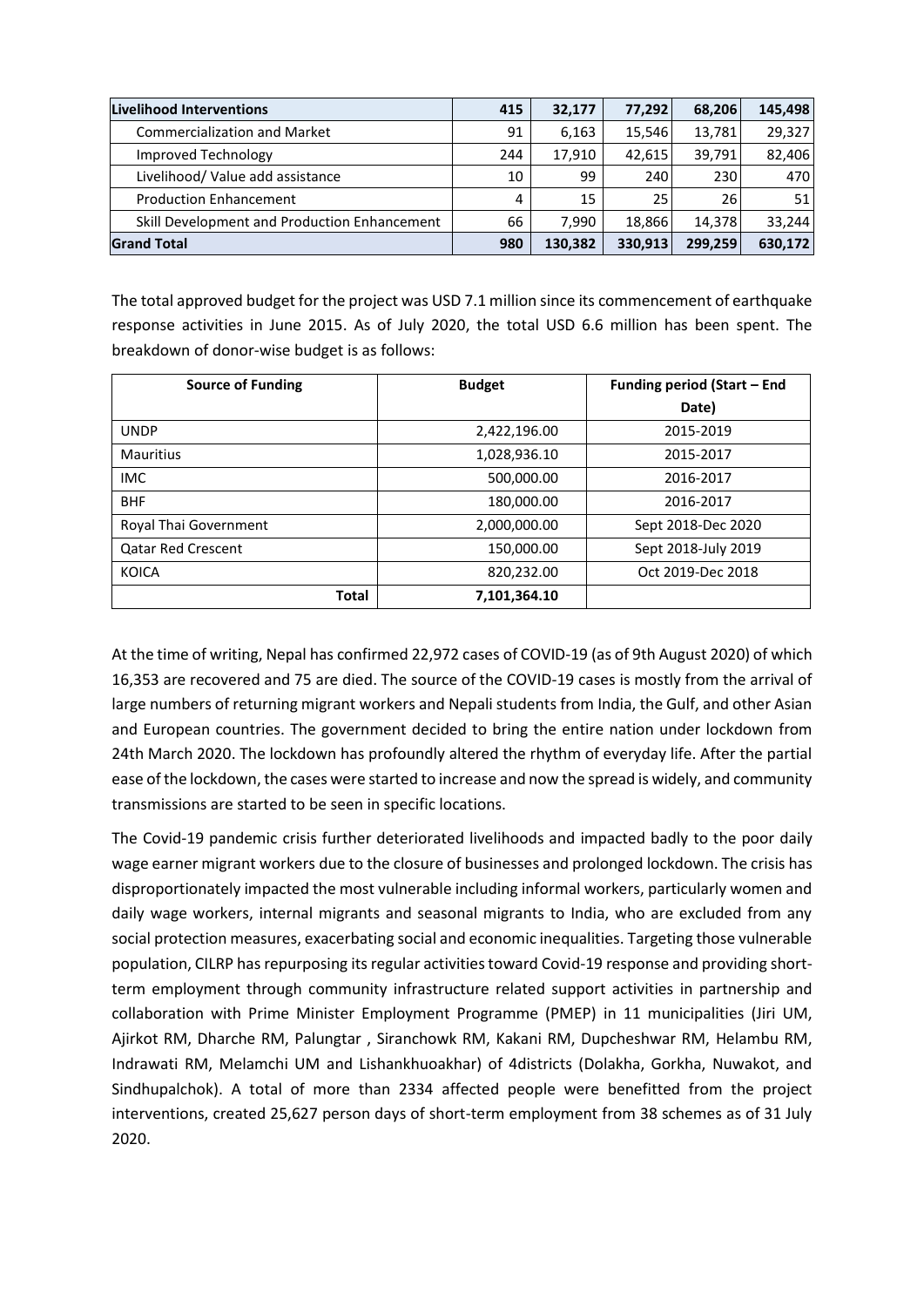As the project is going to end on 31st December 2020, UNDP has planned to commission an evaluation to identify and document the achievements of project interventions, challenges, lessons learned and best practices. The findings of the evaluation will provide guidance for the way forward for future course of action. Thus, the evaluation report is expected to include specific recommendations for future programming/interventions.

The project information is summarized in below table.

| PROJECT/OUTCOME INFORMATION                      |                                                                                                                                                                                                   |                  |  |  |
|--------------------------------------------------|---------------------------------------------------------------------------------------------------------------------------------------------------------------------------------------------------|------------------|--|--|
| Project/outcome title                            | Community Infrastructure and Livelihood Recovery Programme<br>(CILRP) "Livelihood Recovery for Peace"                                                                                             |                  |  |  |
| Atlas ID                                         | 00057322                                                                                                                                                                                          |                  |  |  |
| Corporate outcome and<br>output                  | <b>UNDAF/ CPD Outcome 3:</b> By 2022, environmental management,<br>sustainable recovery and reconstruction, and resilience to climate<br>change and natural disaster are strengthen at all levels |                  |  |  |
|                                                  | CPD Output 3.5: Improved capacities of communities and<br>government for resilient recovery and reconstruction.                                                                                   |                  |  |  |
| Country                                          | Nepal                                                                                                                                                                                             |                  |  |  |
| Region                                           | Asia Pacific                                                                                                                                                                                      |                  |  |  |
| Date project document signed                     | $1st$ June 2015                                                                                                                                                                                   |                  |  |  |
|                                                  | <b>Start</b>                                                                                                                                                                                      | Valid period     |  |  |
| Project dates                                    | <b>June 2015</b>                                                                                                                                                                                  | 31 December 2020 |  |  |
| Project budget                                   | USD 7.1 million                                                                                                                                                                                   |                  |  |  |
| Project expenditure at the<br>time of evaluation | USD 6.6 million                                                                                                                                                                                   |                  |  |  |
| <b>Funding source</b>                            | Government of Mauritius, International Medical Corps (IMC),<br>Bridge Head Limited, Qatar Red Crescent, Royal Thai Government,<br><b>UNDP</b>                                                     |                  |  |  |
| Implementing party                               | Action Nepal, CDC-Nepal, CDECF, CDF, CSN, CSRC, ECARDS<br>Dolakha, ICDC, LACCoS, MANEKOR Society Nepal, NFGF, REIS,<br>RUDEC, SDSC, SJASK, SSICDC, SUK Nepal and SWAS,                            |                  |  |  |
| Working district                                 | Dhading, Dolakha, Gorkha, Kavre, Nuwakot, Rasuwa<br>and<br>Sindhupalchok                                                                                                                          |                  |  |  |

# **2. Evaluation purpose, scope and objectives.**

The overall objective of the evaluation is to assess the results and approaches of the project interventions. The evaluation should assess results against output targets and project's contribution to higher level outcome results *(changes in socio economic status through the project interventions and),* assess the implementation approaches, and challenges encountered as well as identify the key lessons learnt and make specific recommendations for future course of actions.

Specifically, the objectives are:

• To ascertain the achievements of the project and its relevancy, effectiveness, efficiency, sustainability and impact including synergies with other UNDP support efforts (coherence).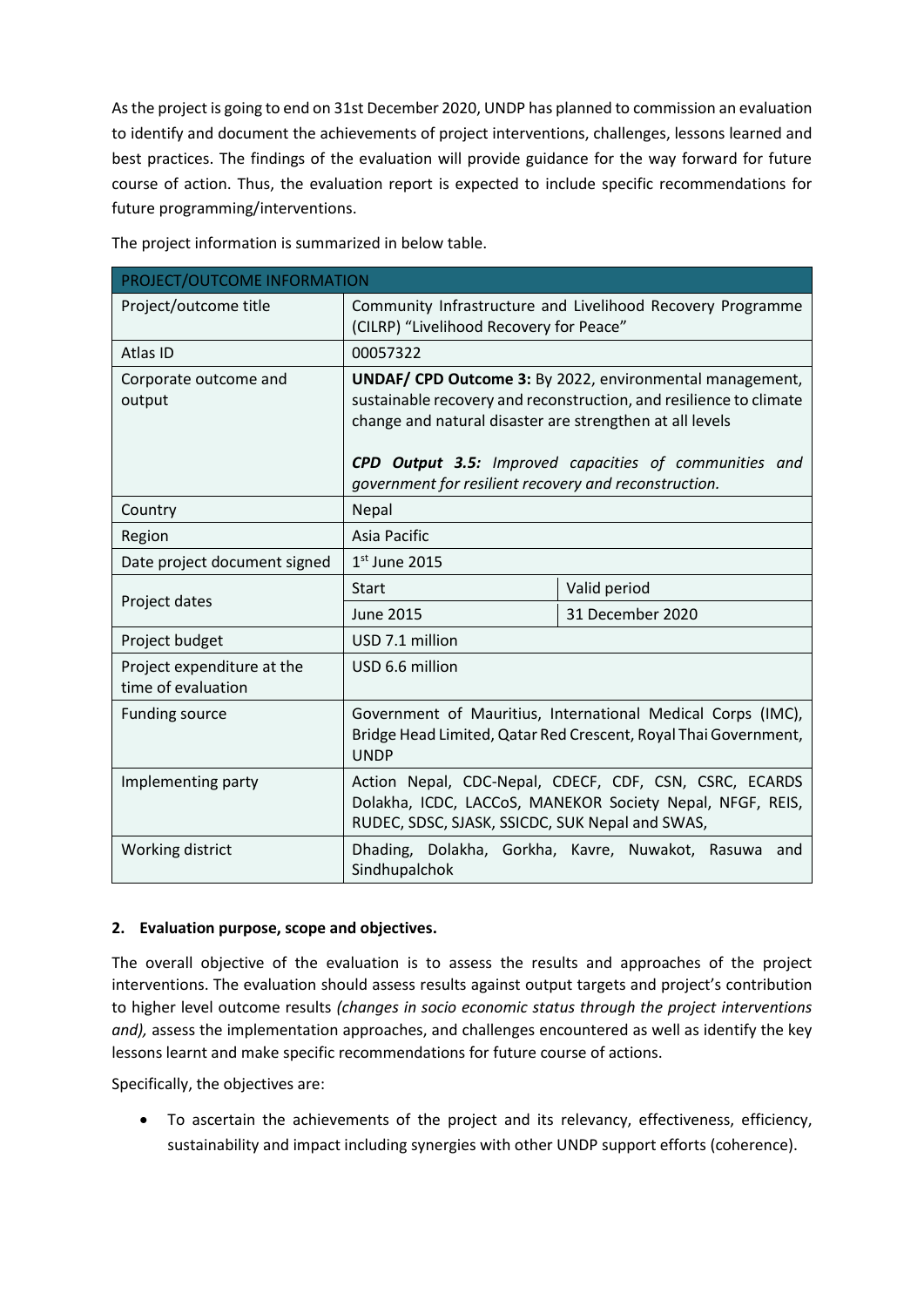- To assess the effectiveness of the livelihood recovery activities provided to the poorest and most vulnerable households to enhance their livelihoods and assess how these activities were tied up with the community infrastructure.
- To review and assess the risks and opportunities (in terms of resource mobilization, synergy and areas of interventions) for CILRP in future.
- To assess engagement of the municipal and ward stakeholders in the project, and their understanding, including financial and other commitment for sustainability of activities
- To assess the effectiveness and efficiency of the fund flow mechanism (MCG/LVGs) with the local NGOs and User Committee for implementation of project activities.
- To assess the comparative advantages and disadvantages of two different implementation modalities (fund flow mechanism) i.e. CILRP's general approach (implementation through user committee in cost sharing with local municipalities) vs. open bidding process to select vendor for health post construction (KOICA supported Health post construction approach).
- To appraise the recently repurposing response to COVID-19 affected vulnerable and daily wage earner migrant returnee workers to provide short-term employment as a socioeconomic and livelihood recovery support.

# **Scope of Work:**

The evaluation should assess the relevance, effectiveness, coherence, efficiency, impact and sustainability of the project interventions *in seven working districts (*Dhading, Dolakha, Gorkha, Kavre, Nuwakot, Rasuwa and Sindhupalchok*) between June 2015 and August 2020*. In addition, the evaluation should indicate if the produced results are in the right direction towards contributing to resilient and inclusive economic recovery through the rehabilitation of community infrastructures and improvement of livelihood in the project areas. Particularly, the evaluation should cover but not limited to the following areas.

- Relevance of the project: review the progress against project outputs and contribution to outcome level results as defined in the project's theory of changeand ascertain whether assumptions and risks remain valid. Identify any other intended or unintended, positive or negative, results.
- Effectiveness and efficiency of implementation approaches: review project's technical as well as operational approaches and deliverables, quality of results and their impact, alignment with national priorities and responding to the needs of the stakeholders; covering the results achieved, the partnerships established, as well as issues of capacity;
- Review the project's approaches in general including mainstreaming of gender equality and social inclusion, with particular focus on women and marginalised groups;
- Review and assess the sustainability of the results and risks and opportunities (in terms of resource mobilization, synergy and areas of interventions) related to future interventions;
- Review external factors beyond the control of the project that have affected it negatively or positively;
- Review planning, management, monitoring and quality assurance mechanisms for the delivery of the project interventions;
- Review coordination and communication processes and mechanisms with the stakeholders;
- Review how the implementation of project interventions may have been impacted by COVID-19 and how the reprogramming for immediate response be effective and appropriate to respond the pandemic.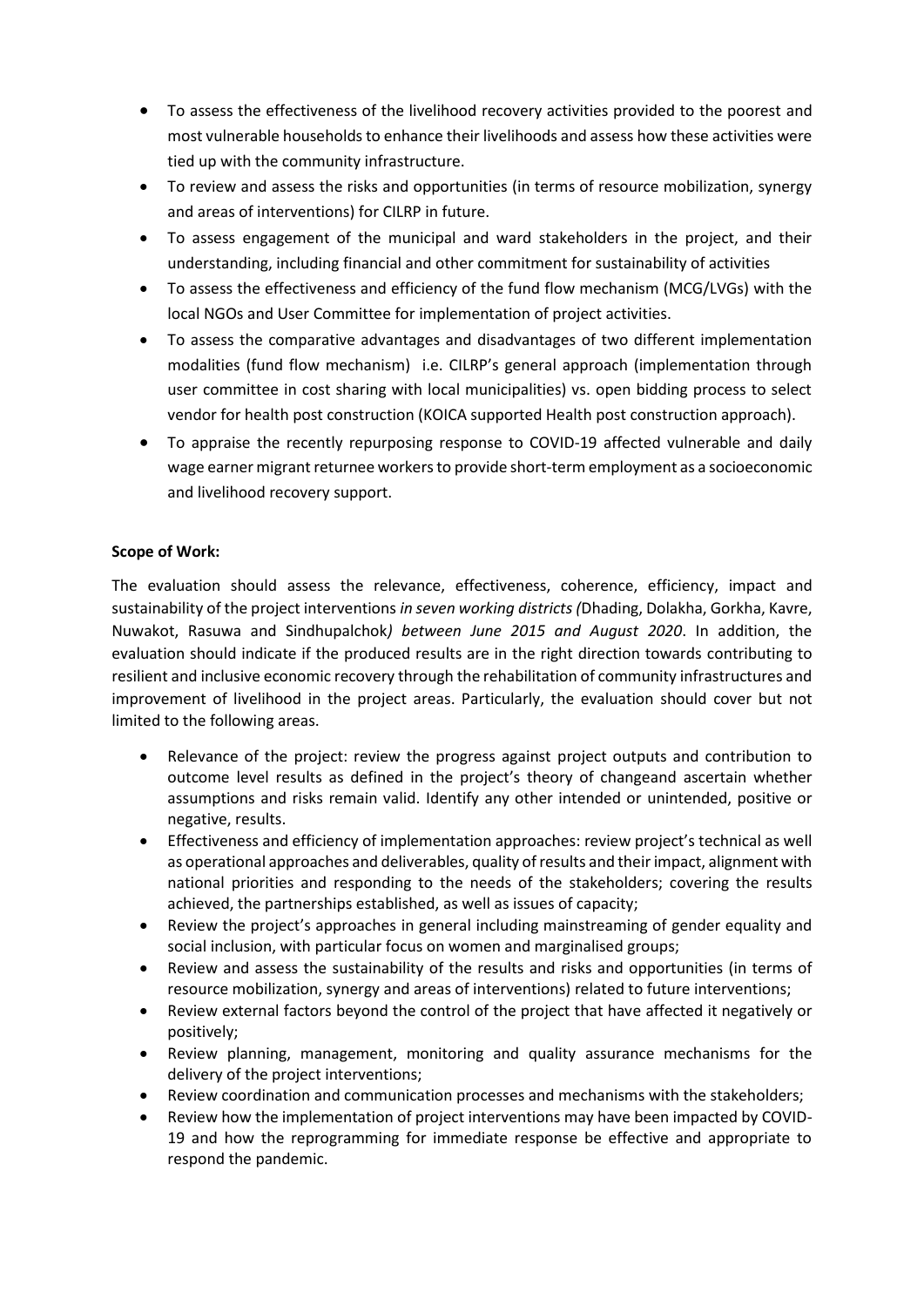# **3. Evaluation criteria and key questions.**

The evaluation will follow the OECD-DAC's revised evaluation criteria - Relevance, Coherence, Effectiveness, Efficiency, Impact and Sustainability. Partnership, GESI and Human Rights will be added as cross-cutting criteria. The guiding questions outlined below should be further refined by the consultant and agreed with UNDP before commencement of the evaluation.

# **Key Questions**

- *i. Relevance* 
	- How relevant were the overall design and approaches of the project?
	- To what extent the project was able to address the needs and priorities of the target groups and communities in the crisis context and changing conditions (both after 2015 earthquake and during COVID-19 pandemic)?
	- To what extent did the intervention bring benefits to earthquake affected communities, poor women and people from traditionally excluded groups?
	- To what extent were the output level results achieved and how did the project contribute to project outcomes? Does the project contribute to the outcome and output of the CPD? Were there any unintended positive or negative results?
	- To what extent the reprogramming of project activities for immediate COVID-19 response are relevant to meet the local needs?

# *ii. Effectiveness*

- To what extent the project activities were delivered effectively in terms of quality, quantity and timing?
- What are the key internal and external factors (success & failure factors) that have contributed, affected, or impeded the achievements, and how UNDP and the partner have managed these factors?
- To what extent have monitoring arrangements been effective and supported adaptive management? What were the lessons and how were feedback/learning incorporated in the subsequent process of planning and implementation?
- How effective has the project been in enhancing the capacity of the communities and local governments to create enabling environment for resilient and inclusive economic recovery?
- To what extent did the project contribute to the CPD outcome and outputs, the SDGs, the UNDP Strategic Plan and national development priorities?
- How effective has the project been in responding to the needs of the beneficiaries, and what results were achieved?
- To what extent the project was successful to create employment and income opportunities to the local people?
- What are the comparative advantages and disadvantages of two different implementation modalities and to what extent they have been effective for achievement of intended results?

# *iii. Coherence*

- How well the intervention fit in changed context?
- To what extent the intervention is coherence with Government's policies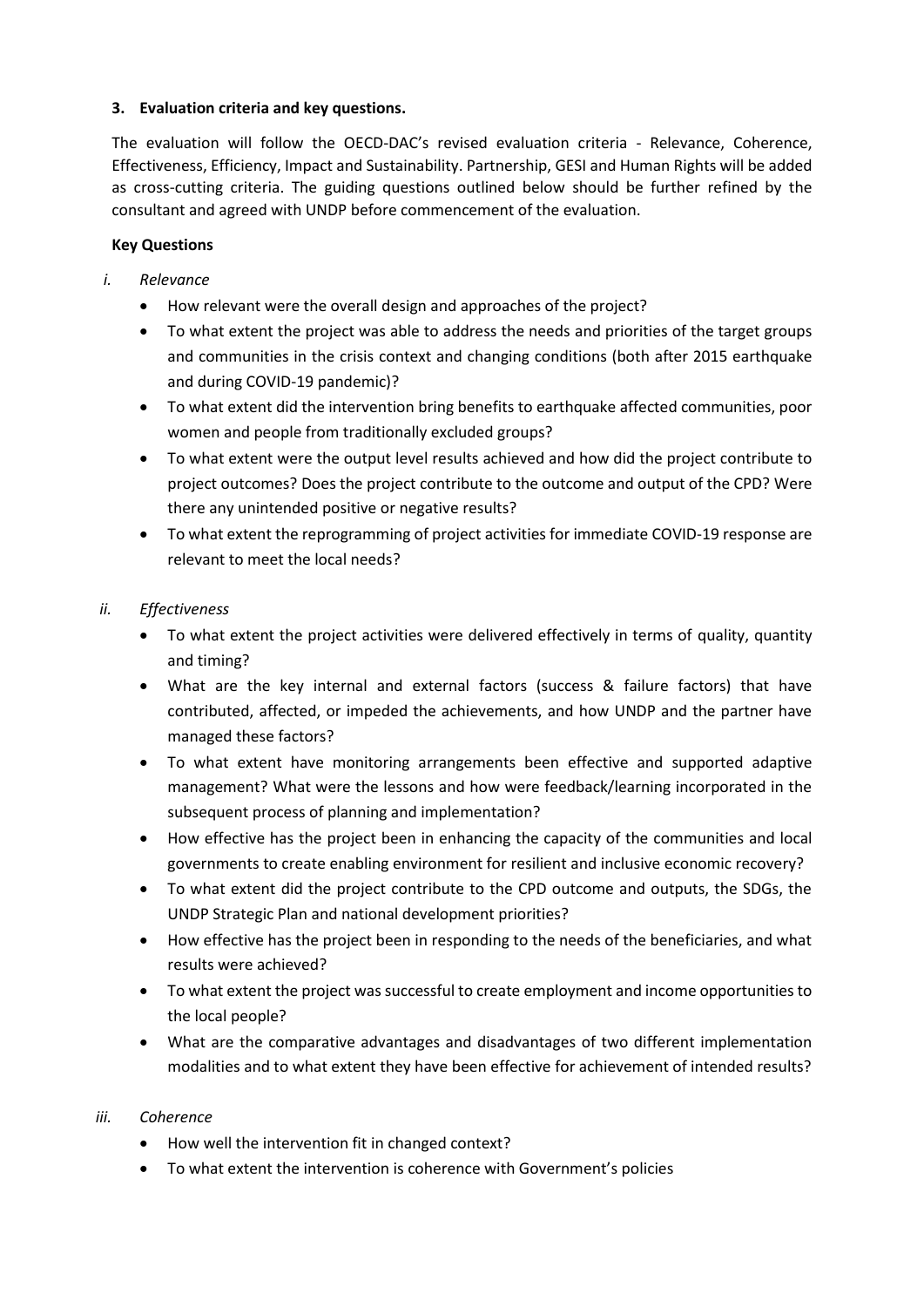- To what extent the intervention addressed the synergies and interlinkages with other interventions carried out by UNDP or Government of Nepal? (internal coherence)
- To what extent the intervention was consistence with other actor's interventions in the same context or adding value to avoid duplication of the efforts? (External coherence)

# *iv. Efficiency*

- How efficiently were the resources including human, material and financial resources used to achieve the results in a timely manner?
- To what extent the fund flow mechanism (MCG/LVG) has been appropriate and efficient mechanism to leverage the resources to community?
- To what extent was the existing project management structure appropriate and efficient in generating the expected results?
- To what extent has the project implementation strategy and its execution been efficient and cost-effective?
- *v. Sustainability-*
	- To what extent are the benefits of the projects likely to be sustained after the completion of this project?
	- What are thekey factors that will require attention in order to improve prospects of sustainability of Project outcomes and the potential for replication of the approach?
	- How were capacities strengthened at the individual and organizational level (including contributing factors and constraints)?
	- What could be done to strengthen exit strategies and sustainability of the project?
- *vi. Impact -*
	- To what extent the project outputs were achieved and contribution to outcome level results?
	- To what extent can the program be related to contribute to resilient and inclusive economic recovery through the rehabilitation of community infrastructures and improvement of livelihood?

# *vii. Partnership:*

- How the partnerships affected in the project achievement, and how might this be built upon in the future?
- Have the ways of working with the partner and the support to the partner been effective and did they contribute to the project's achievements?
- How does partnership with municipality government and User Committee (UC) work? Does it create synergies or difficulties? What type of partnership building mechanism is necessary for future partnership?
- How the partnership with local government (municipality) deviate from bidding process? What kinds of systems were developed for mutual accountability between partners, user group and UNDP and how well did they work?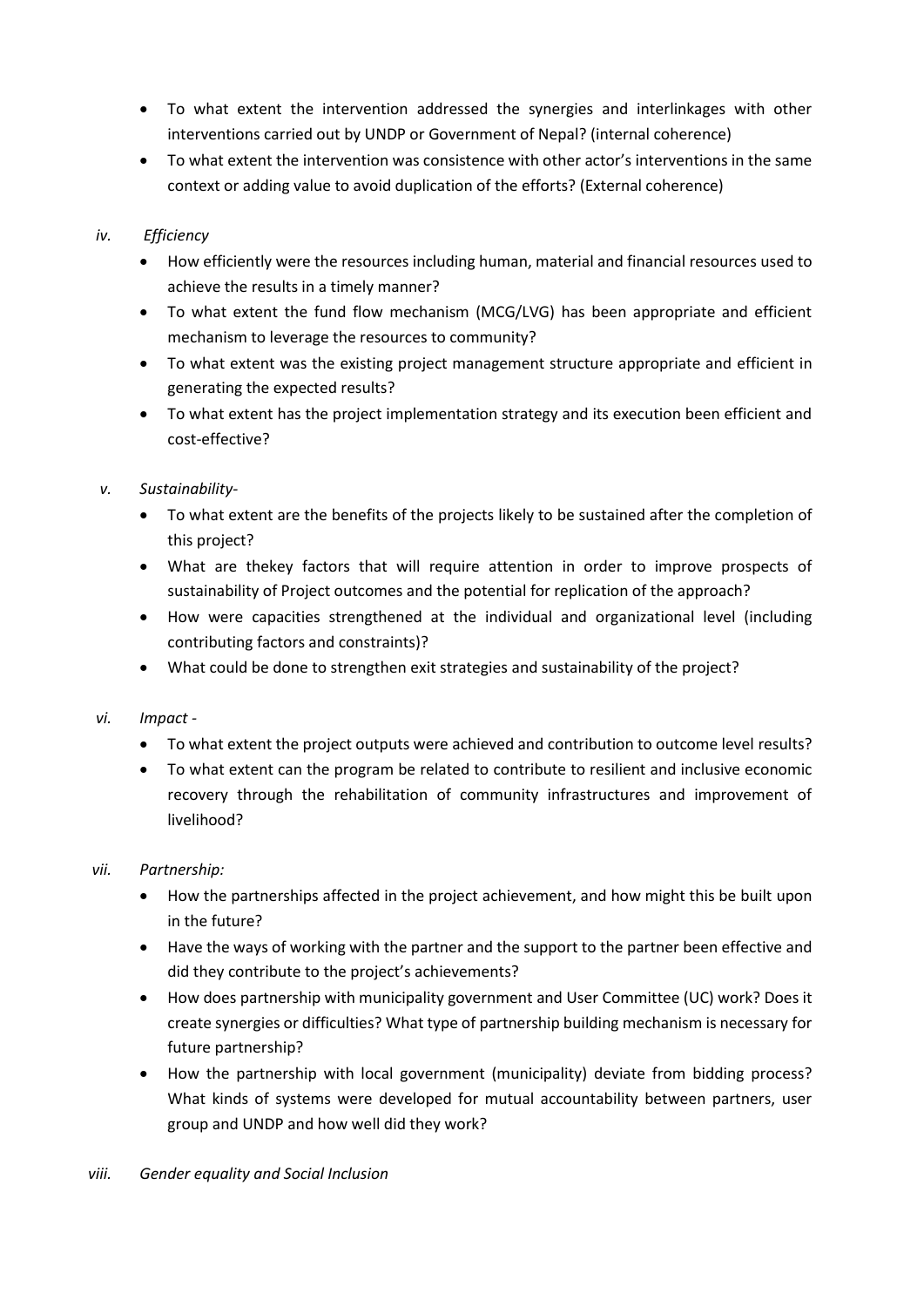- To what extent have issues of gender and marginalised groups been addressed in the design, implementation and monitoring of the project?
- To what extent the project approach was effective in promoting gender equality and social inclusion - particularly focusing on the marginalized and the poor through construction of community infrastructure and livelihood recovery interventions?
- To what extent has the project promoted positive changes of women, differently abled people and marginalised group? Were there any unintended effects?

### *ix. Human rights*

- To what extent have Dalit, ethnic minorities, physically challenged, women and other disadvantaged and marginalized groups benefitted from the work of the project and with what impact?
- To what extent have project integrated Human Rights based approach in the design, implementation and monitoring of the project? Have the resources been used in an efficient way to address Human Rights in the implementation (e.g. participation of targeted stakeholders, collection of disaggregated data, etc.)?

### **4. Methodology**

The consultant should propose detail methodological framework in inception report. The study should undertake a quantitative and qualitative assessment. The consultant will be responsible for designing and conducting the evaluation including proposing appropriate methodology, designing tools, developing questionnaire and other instruments for data collection and analysis. The consultant is responsible (but not limited) to:

- Desk study and review of all relevant project documentation including project documents, annual work-plans, project progress reports, annual project reports, donor report, minutes of the project executive board (PEB), project database.
- Consultations with UNDP CO, CILRP programme staff, officials of MOLMCPA and PEB members, local authorities (Municipalities/Rural Municipalities, Wards) of the project areas. Some of the consultations might be virtual based on the situation.
- Field observations, interactions/interviews (structured, semi-structured) and consultations with the User Committees (UCs) and beneficiaries (community infrastructures and livelihood interventions). Some of the interviews might be virtual based on the situation. The consultant should decide the number of visits and locations in the inception report.
- Briefing and debriefing sessions with UNDP and Project team as well as with other partners will be organised.
- The evaluator should ensure triangulation of the various data sources to maximize the validity and reliability of data. Analysis leading to evaluative judgements should always be clearly spelled out. The limitations of the methodological framework should also be spelled out in the review reports.
- In addition, any necessary methodologies for ensuring that the evaluation addresses the needs of vulnerable groups as identified in the project document, employs a rights-based approach and takes questions around gender into consideration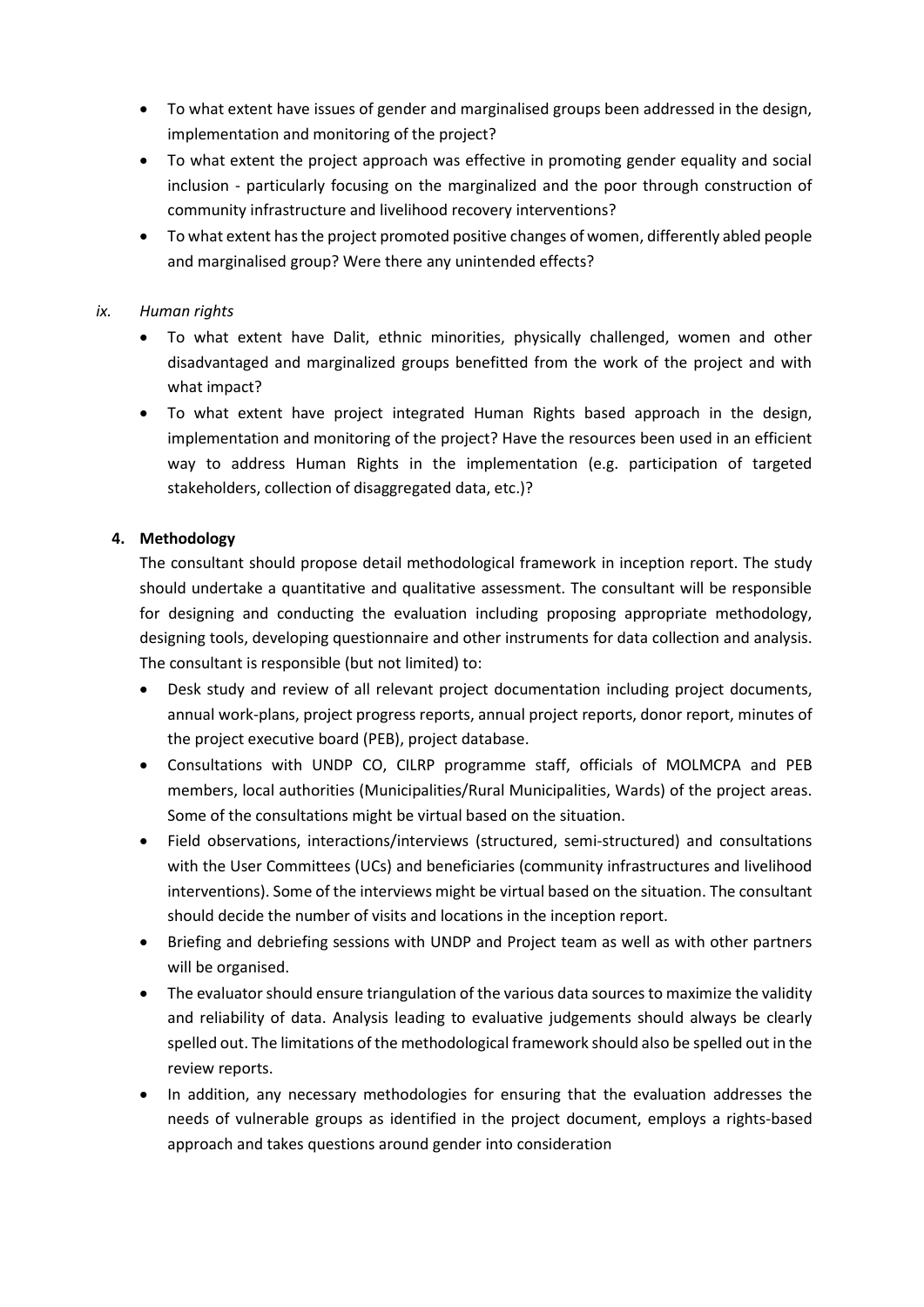### **5. Evaluation products (key deliverables).**

The evaluator should submit the following deliverables:

- Inception report detailing the reviewer's understanding of what is being evaluated, why it is being evaluated, and how (methodology) it will be evaluated. The inception report should also include a proposed schedule of tasks, evaluation tools, activities and deliverables.
- Evaluation matrix that includes key criteria, indicators and questions to capture and assess them.
- Evaluation debriefing- immediately after completion of data collection, the evaluator should provide preliminary debriefing and findings to the UNDP/Project team.
- Draft Evaluation report for review and comments.
- Evaluation Audit Trail The comments on the draft report and changes by the evaluator in response to them should be retained by the consultant team to show how they have addressed comments.
- Final report within stipulated timeline with sufficient detail and quality by incorporating feedback from the concerned parties.
- An exit presentation on findings and recommendations.

### **6. Evaluation team composition and required competencies.**

Team of two evaluators (national) is envisaged that include one Socio Economic Expert as a team leader and another Livelihood Expert as subject specialist. Evaluation team should be gender balanced to the extent possible.

#### I. **Team Leader**

Responsible for overall lead and management of the final evaluation. S/he should be responsible for the overall quality and timely submission of the evaluation reports and briefing to the UNDP, and for ensuring a gender and social inclusion perspective is incorporated throughout the evaluation work and report.

#### **Major roles and responsibilities include:**

- Finalizing and designing the detailed scope and methodology for the evaluation
- Ensure appropriate division of tasks within the team
- Ensure GESI perspectives are incorporated throughout the evaluation process and final report
- Gathering and review of relevant documents
- Prepare inception report, evaluation matrix including the evaluation questions, data collection instruments, etc.
- Conduct field visits in selected communities and conduct interviews with the selected target groups, partners and stakeholders
- Facilitate stakeholders' discussion and focus groups to collect, collate and synthesize information
- Analyse the data and prepare a draft evaluation report in the prescribed format
- Incorporate the feedback and finalize the evaluation report
- Coordinate with UNDP CO for evaluation related information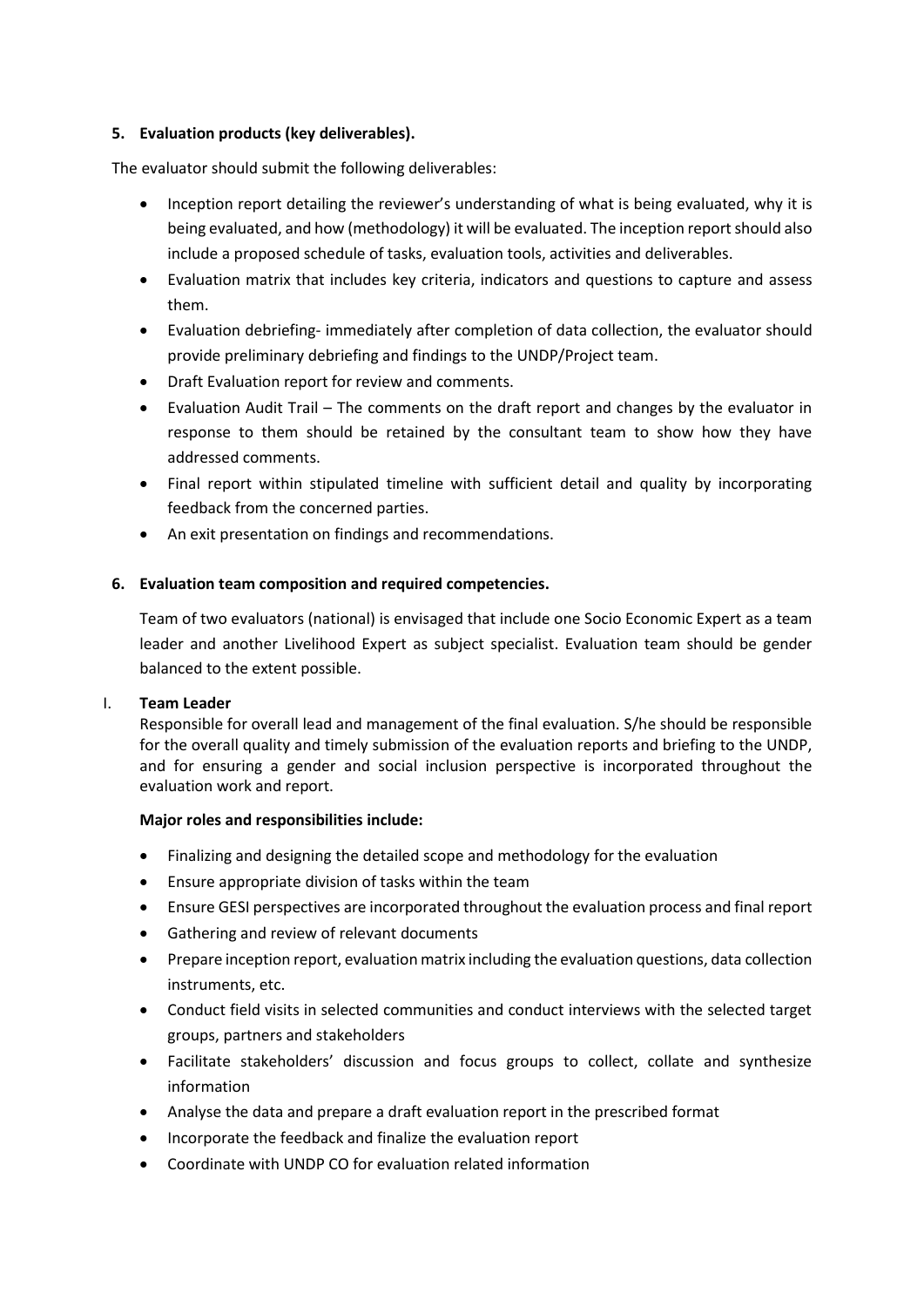### **Qualification and competencies**:

- At least Master's degree in International Development, Development Economics/Planning, Economics, Engineering, Statistics, Social sciences or other relevant subjects;
- Demonstrated experience in designing and leading similar kinds of evaluations of development projects related to DRR/reconstruction/EQ safety or related areas
- At least seven years' experience in development projects including in earthquake-affected areas, with particular emphasis on recovery needs, community infrastructures, social mobilization, income and employment generation;
- Adequate knowledge on gender equality and human rights issues;
- Excellent analytical and English report writing skills, knowledge of the political, cultural and economic situation in Nepal, and ability to meet tight deadlines.
- Excellent command in different data collection methods including FGDs, KIIs and Social Surveys

# II. **Livelihood Expert**

Responsible for reviewing documents; analysing the progress, issues and challenges particularly livelihood recovery component of the project. S/he should support the team leader for overall implementation of the evaluation including finalizing the methodology, drafting, editing, supplementing, correcting and/or revising selected chapters of the evaluation report as assigned by the Team Leader; assisting the Team Leader to ensure the overall quality and timely submission of the final evaluation report to UNDP.

# **Major roles and responsibilities:**

- Gathering and review of relevant documents
- Provide inputs to the team leader in designing the final evaluation including finalizing methodologies and data collection instruments
- Conduct field visits in selected municipalities and conduct consultation and interview with the selected target group, partners and stakeholders
- Facilitate stakeholders' discussion and focus groups to collect, collate and synthesize information especially related to livelihood interventions
- Analyse the data and support the team leader in drafting, edition, correcting and/or revising selected chapters of the evaluation reports particularly livelihood components
- Assist the team leader in finalizing the report and sharing it with stakeholders

# **Qualification and competencies**:

- At least Master's degree in Agriculture, Economy, Rural Development, Sociology or any other relevant subjects.
- At least five years' experience in designing, implementing and/or monitoring livelihoods programmes (including but not limited to social mobilization, micro-enterprise development, employment development, micro-finance, and/or income generation activities)Demonstrated proven experience of conducting similar evaluations of development projects related to reconstruction/EQ safety or related areas;
- Excellent analytical and English report writing skills,
- Adequate knowledge on gender equality and human rights issues;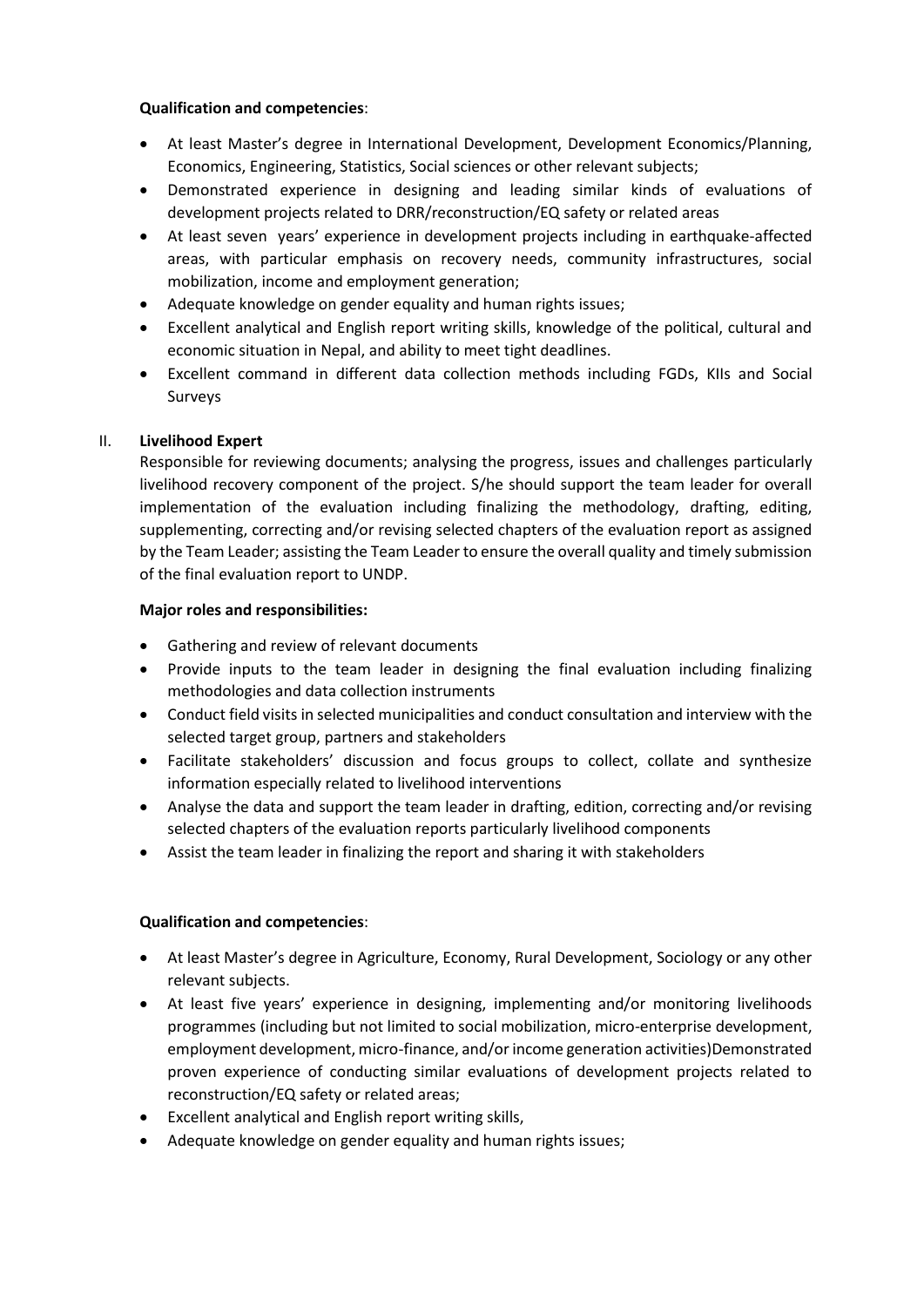• Excellent command in different data collection methods including FGDs, KIIs and Social Surveys

# **7. Evaluation ethics.**

"This evaluation will be conducted in accordance with the principles outlined in the UNEG 'Ethical Guidelines for Evaluation'. The consultants must safeguard the rights and confidentiality of information providers, interviewees and stakeholders through measures to ensure compliance with legal and other relevant codes governing collection of data and reporting on data. The consultant must also ensure security of collected information before and after the evaluation and protocols to ensure anonymity and confidentiality of sources of information where that is expected. The information knowledge and data gathered in the evaluation process must also be solely used for the evaluation and not for other uses without the express authorization of UNDP and partners."

Consultants will be held to the highest ethical standards and are required to sign a Code of Conduct upon acceptance of the assignment.

### **8. Management and implementation arrangements.**

The principal responsibility for managing this evaluation resides with the UNDP CO in Nepal. The UNDP CO will contract the consultants and ensure the timely implementation of the evaluation. The team leader will directly report to Evaluation Manager i.e. RBM Analyst in this case. The Evaluation Manager/RBM Analyst will assure smooth, quality and independent implementation of the evaluation with needful guidance from UNDP's Senior Management. The project team will provide required information for evaluation in leadership of Portfolio Manager of the Inclusive Economic Growth. The project team will arrange all the field visits, stakeholder consultations and interviews as needed.

The lead consultant will maintain all the communication through Evaluation Manager. The Evaluation Manager should clear each step of the evaluation. The final evaluation report will be signed off by DRR. The evaluation team will be briefed by UNDP upon arrival on the objectives, purpose and scope of the Final evaluation.

The evaluation will remain fully independent. A mission wrap-up meeting during which comments from participants will be noted for incorporation in the final report.

#### **9. Time frame for the evaluation process.**

The evaluation is expected to start in last week of September 2020 for an estimated duration of 25 days. This will include desk reviews, primary information collection, field work, and report writing.

| <b>Planned Activities</b>                                 | <b>Tentative Days</b> | <b>Remarks</b>  |
|-----------------------------------------------------------|-----------------------|-----------------|
| Desk review and preparation of design (home based)        | 2 days                |                 |
| Finalizing design, methods & inception report and sharing | 3 days                | UNDP needs at   |
| with reference group for feedback (home based)            |                       | least 3 days to |
|                                                           |                       | review and      |
|                                                           |                       | provide         |
|                                                           |                       | feedback on     |
|                                                           |                       | the inception   |
|                                                           |                       | report          |